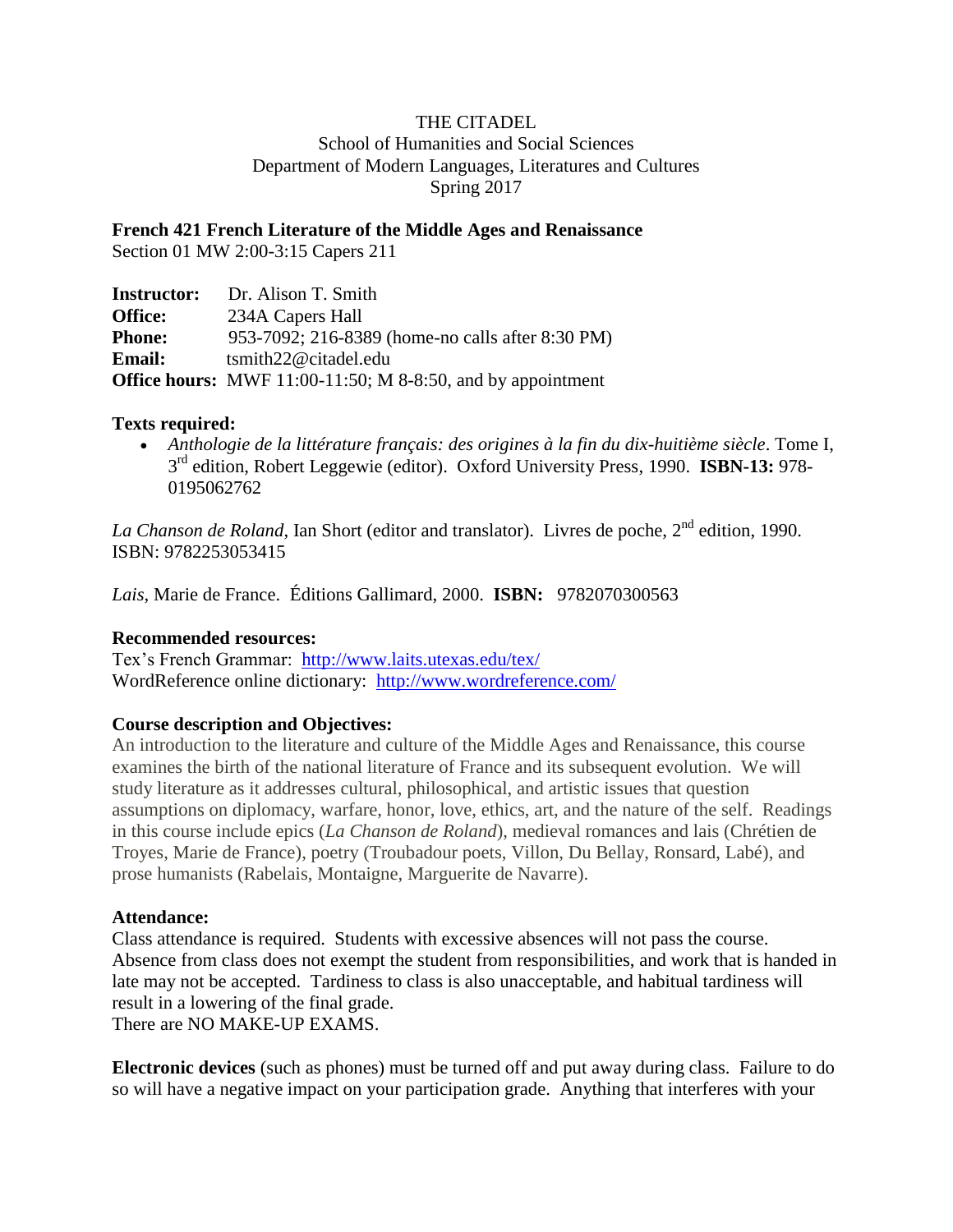full engagement and participation in class will have a negative impact on your participation grade.

**Translation Programs**: Use of online translators, translation software, etc. is prohibited.

## **Participation:**

Students are expected to prepare thoroughly for each class and to participate actively in French during class. An evaluation of your participation in class is an important component of your grade, and your participation grade will be measured by consistent classroom efforts, a consistent effort to communicate in French, and attendance.

#### **Grade distribution:**

Class participation and preparation (includes quizzes and pop quizzes) 25% Homework (compositions, oral presentations, and other assignments) 25% Tests 30% Final exam 20%

## **Grading scale:**

| A | $90 - 100$ |  |
|---|------------|--|
|   |            |  |

- B 80-89
- $C = 70 79$
- $D = 60 69$
- F 59 and below

All students are expected to adhere to the Honor Code. Students should be aware that violations include any type of cheating or copying of exams, quizzes, homework, and compositions, in addition to the use of online or other translation programs previously mentioned.

Any student eligible for and needing academic adjustments or accommodations because of a disability should speak with the instructor during office hours or outside of class.